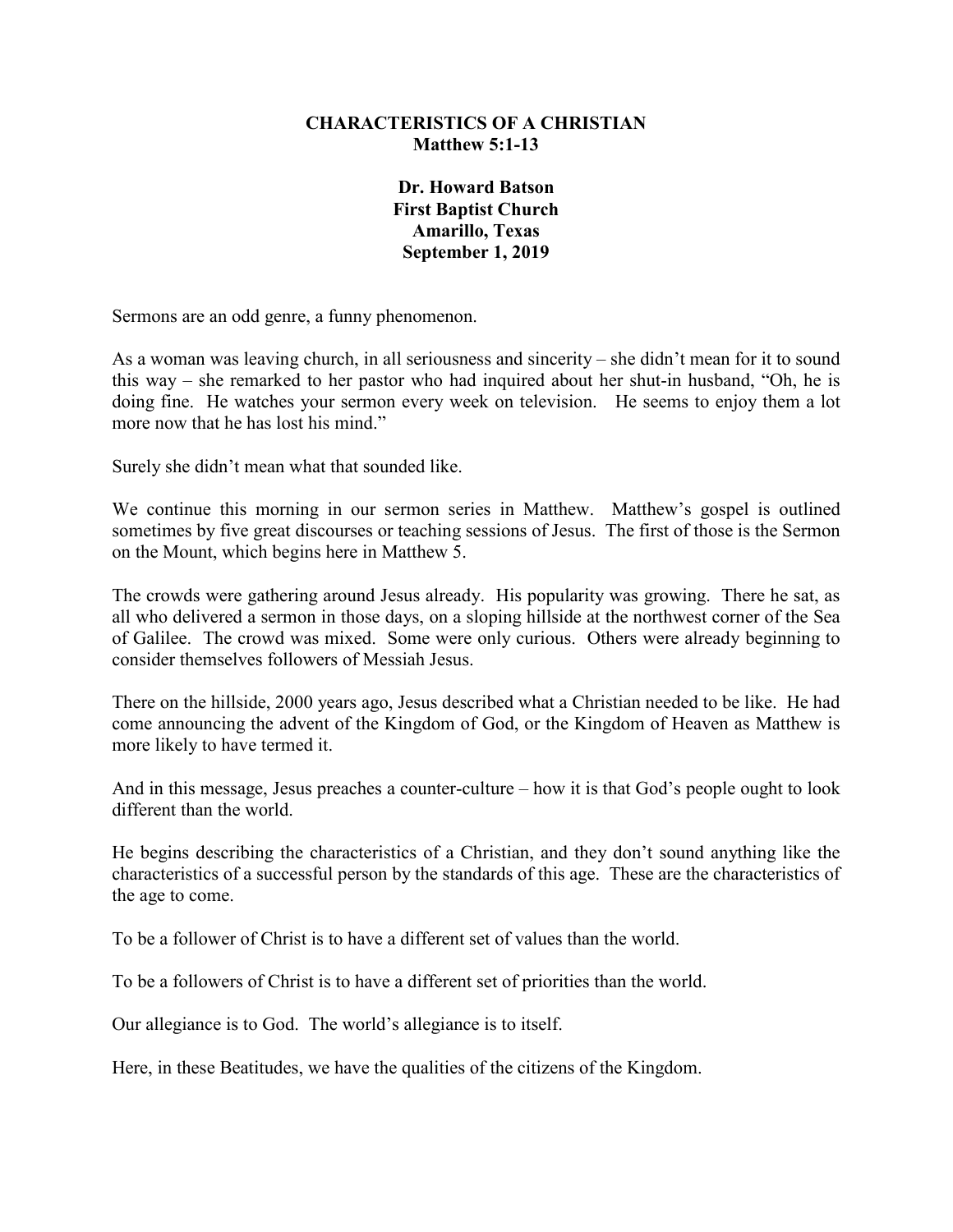Now, this is no evangelistic plea. It's a sermon preached for Christian men and women. This sermon is spoken to those who have already received forgiveness, who have found the Pearl of Great Price, who have been invited to the wedding, who belong to a new creation, to a new world of God.

Look at verses 2-3 And opening His mouth He began to teach them, saying, "Blessed are the poor in spirit, for theirs is the kingdom of heaven."

Blessed is the Greek word *makarios*. It is the idea of divine happiness, a joy that comes with the divine realm. This divine happiness comes to those who are poor in spirit.

In Old Testament language, the poor are those who are the needy who have no refuge but God. Poverty came to be equated with humble dependence on God. Thus the Psalmist can call himself "This poor man" who cried out to God in his need, "and the Lord heard him, and saved him out of his troubles."

To be poor in spirit is to acknowledge our spiritual poverty, our bankruptcy before God. Calvin captured the essence with these words, "He only who is reduced to nothing in himself, and relies on the mercy of God, is poor in spirit." To such and only such is the Kingdom of God given.

Jesus might have said it this way, "A divine happiness goes to those who realize fully their own abilities will never save them, who recognize that they are nothing."

Look at Luke 18:10-14. Notice the poor spirit of the tax gatherer. He recognizes he is spiritually bankrupt. When someone is poor in spirit, they have become aware of their condition. And they make a self-conscience appraisal of themselves and acknowledge it.

**Do you recognize any of these name: Owen D. Young, Pierre Laval, Hugh S. Johnson, James F. Byrnes, Mohammed Mossadegh, Harlow Curtis? You should. According to** *Time* **magazine, these are all people who have been designated as "Man of the Year" by** *Time***, indicating they had the greatest impact in that year of all the persons living on earth. Yet today, they are virtually forgotten to all but a few of us. Fame is fleeting. The celebrity of today is all-but-forgotten tomorrow. (***Preaching***, Vol. 2, No. 3)**

Blessed are the poor in spirit – those who realize they are really nothing.

**God has nothing to say to the self-righteous. Unless you humble yourself before Him in the dust, and confess before Him your iniquities and sins, the gate of heaven, which is open only for sinners saved by grace, must be shut against you forever. (Dwight L. Moody,** *Preaching***, Vol. 4, No. 5)**

We come to the point that we realize we, ourselves, are absolutely nothing.

If you ever see a turtle on a fence post, the old saying goes, you can be sure he received some help. If you ever see a man or a woman being part of the Kingdom of God, you can be certain they didn't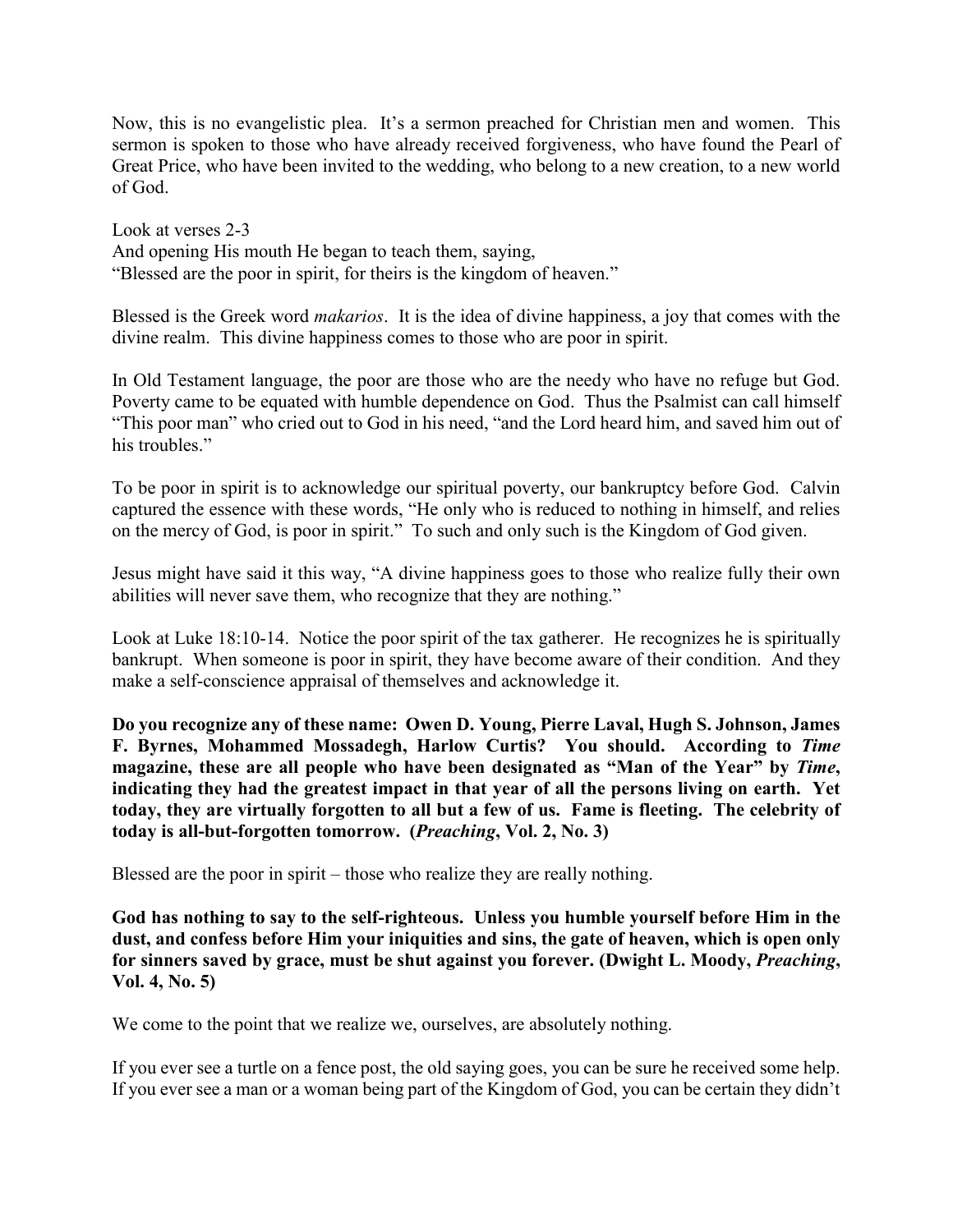get their on their own merits. Turtles can't climb to the top of fence posts, nor can humanity reach the throne of God. We are poor in spirit; we realize we, indeed, have been helped.

**Forgiven souls are humble. They cannot forget that they owe all they have and hope for to free grace, and this keeps them lowly. They are brands plucked from the fire – debtors who could not pay for themselves – captives who must have remained in prison forever, but for undeserved mercy – wandering sheep who were ready to perish when the Shepherd found them; and what right then have they to be proud? I do not deny that there are proud saints. But this I do say – they are of all God's creatures the most inconsistent, and of all God's children the most likely to stumble and pierce themselves with many sorrows. (J. C. Ryle, "Foundations of Faith,"** *Christianity Today***, Vol. 32, No. 4)**

Not only are those blessed who realize they are nothing without God's help – that they're simply turtles on the top of a fence post, next He says,

Matthew 5:4 Blessed are those who mourn, for they shall be comforted.

If we're poor in spirit, we receive a place in the Kingdom of God. If we mourn, we are comforted. This idea comes from Isaiah 61:2, where it says that the Messiah will comfort all who mourn.

Mourners are those who are bewailing their own sinfulness. The more you and I are exposed to the purity of God, to the likeness of God, the more we recognize the blackness of our sin. Remember Isaiah, when he found himself in the presence of a holy God? He cried out, "Woe is me, for I am ruined!" It is the cry of the Apostle Paul who proclaims, "Wretched man am I! Who will rescue me from this body of death?" John, in Revelation, sees the Son of Man and falls at his feet like a dead man. It is those who truly mourn their own sinfulness who will exchange the sackcloth of mourning for the garment of praise.

We see our great offense before God. We learn to trust Jesus as the One who paid sin's ransom.

Look at the next verse, Matthew 5:5 Blessed are the gentle, for they shall inherit the earth.

Your translation might say, "Blessed are those who are meek."

There are two people in scripture who are described as meek. Do you know who they are? Appropriately, the first is Moses – the first great deliverer of God's people. The second is Christ – the second great deliverer of God's people. Moses leads the multitude on a journey from bondage to freedom. A Moses who stands before Pharaoh and demands, in thundering terms, "Let my people go." The same Moses is described in the scriptures as meek. And Jesus, who stands before Pilate and refuses to reply. Jesus, who goes to the cross, having said to the disciples, "No one takes my life away; I lay it down, and I will take it up again." He is the one who is described as meek, as humble, as gentle. He is humble and rides on a donkey (Matthew 21:5). (Carl Vaught, *The Sermon on the Mount*)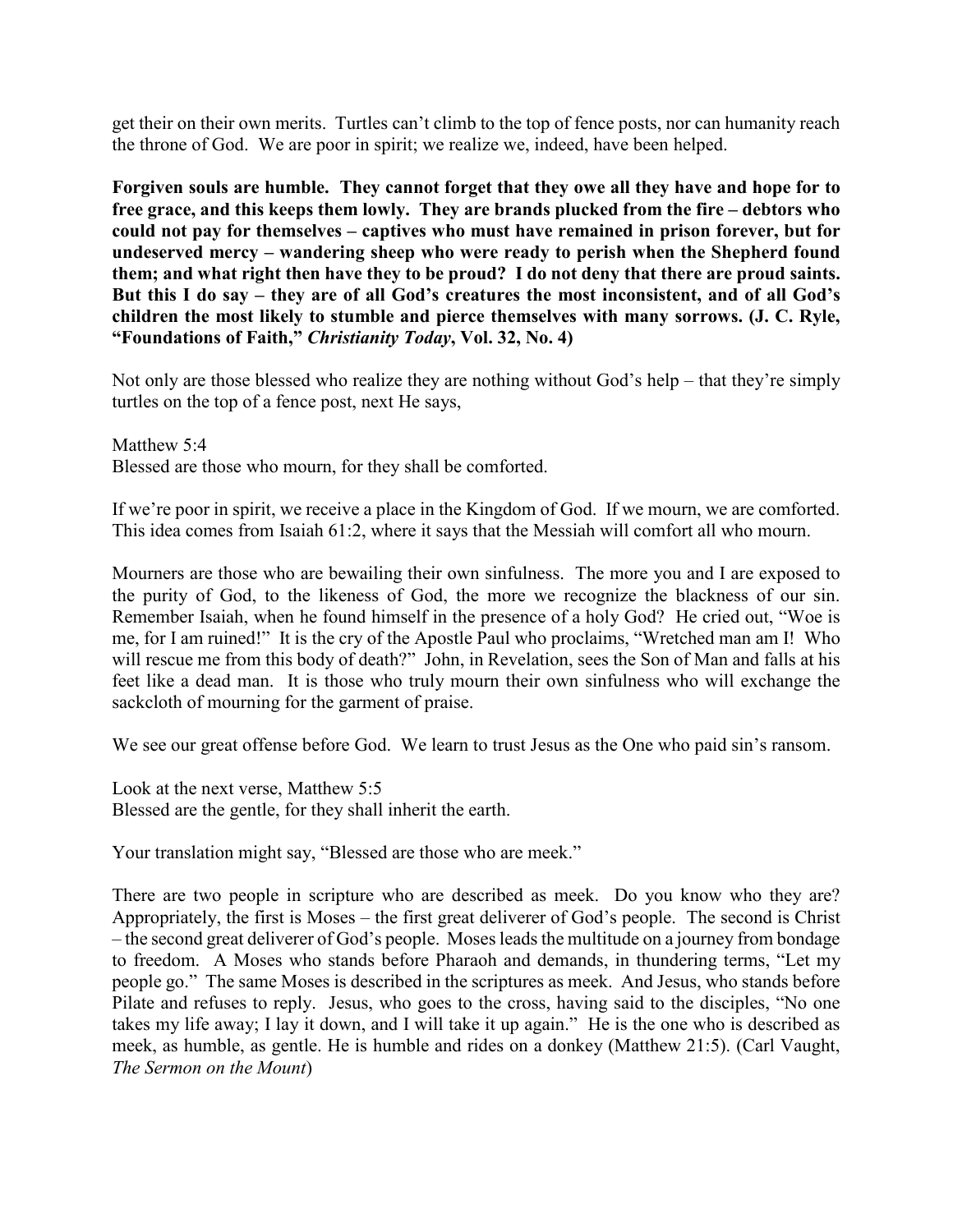To be described as meek or gentle – that's a wonderful thing. It's a real mature place in the spiritual walk. Being arrogant, being haughtily self-assured, being demanding, needing attention – that's all the stuff of baby Christians.

I hope I can one day reach that stage of spiritual gentleness, spiritual meekness, where I am a giver and not a taker. Where I'm a contributor and not a demander from God's people.

You see, gentleness doesn't come from weakness, but it comes from being strong. And out of strength, and only out of their strength, can they reach out with a meek, humble, and gentle spirit.

Meekness doesn't mean we're powerless. It means our power is under control. It's the description of a stallion, ever so powerful with big muscles bulging, but ever so meek as he's tamed by the bit. Meek is not to be confused with wishy-washy or weak. Meekness is a controlled desire to see the other's interest advanced ahead of one's own interest.

Oh, if the world were writing today, they might say, "Blessed are the strong, the shrewd, those who stand up for their own rights, those who refuse to be taken advantage of, those who will always look out for slights, those who push for great success." We have a tendency to put a higher value on self-assertion in the world's culture, but not so in God's economy.

The biblical concept of meekness is different. Meekness is teachable. Meekness is quiet. Meekness is power under control – power under the control of God. That's true power.

Blessed are the meek, for they shall inherit the earth.

Matthew 5:6 Blessed are those who hunger and thirst for righteousness, for they shall be satisfied. (Blessed is he whose greatest desire is to do what God desires.)

Spiritual hunger is to be the characteristic of all of God's people, whose supreme ambition is not material but spiritual.

Do you really realize how fleeting riches are? I do funerals all the time. Being constantly surrounded by death and funerals has made me realize one thing. None of us will carry the riches of this world with us. This world is brief. The world to come is forever. You will take nothing with you when you leave this world. You come into this world naked, and you leave naked. You come with nothing, you leave with nothing.

It is so easy, especially in Western culture, to make your goal that of accumulating the wealth of this world, to spend your whole life trying to grab for a bigger piece of pie. Don't hunger and thirst for material things, but hunger and thirst for righteousness.

The Greek text is best translated this way: "Blessed are those who keep on hungering and keep on thirsting for righteousness, for they will be satisfied." It's a present-tense participle. It's continuous action.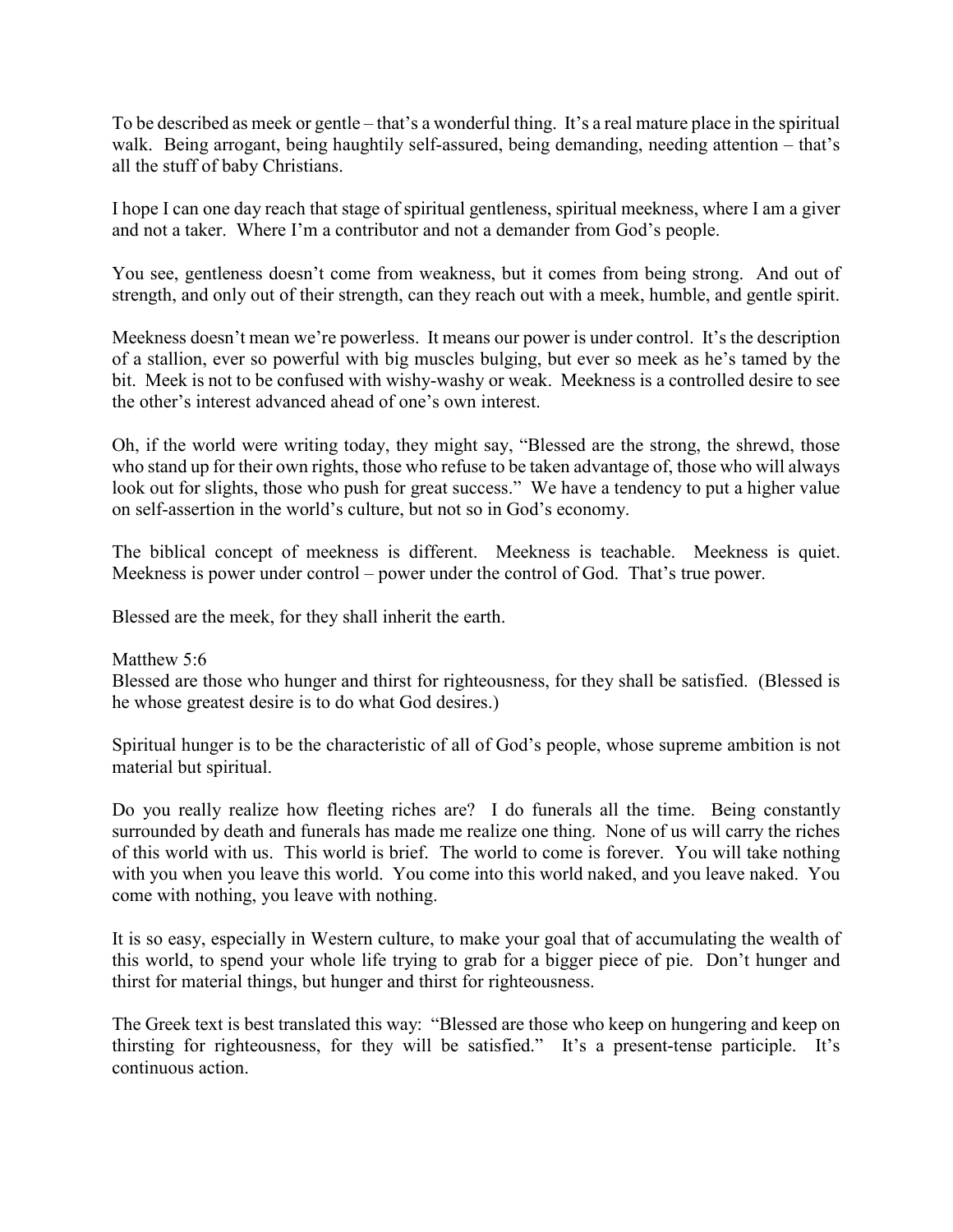But what kind of righteousness? It's not righteousness in general. Not righteousness as an abstract concept. But it the only kind of righteousness worth having, which is the righteousness of God. (Carl Vaught, *The Sermon on the Mount*, p. 24)

Next is Matthew 5:7 Blessed are the merciful, for they will receive mercy.

To be merciful is to show compassion for those in need. To be in the Kingdom of God is to be one who has enjoyed the mercy that flows from the throne of God and to seek to treat others with mercy.

God shows mercy to those who are merciful. Even in the Lord's Prayer, a few verses ahead, we hear "forgive us as we forgive" (Matthew 6:12-15). And in James 2:13, we read, "God will not show mercy when He judges a person who has not been merciful."

It is always tempting to give people what they deserve. It is much harder to give people grace. But often, when we give people what they deserve, we are saying more about ourselves than we are about the people to whom we give their due.

**There is a sign posted on the fence of a convent in Marion County, California: "Absolutely no trespassing. Violators will be prosecuted to the fullest extent of the law. – Sisters of Mercy."**

**On the other hand, Mother Teresa, was at a gathering with kings and presidents and statesmen from all over the world. They were there in their crowns and jewels and silks** [and suits]**. And Mother Teresa wore her sari, held together by a safety pin. One of the noblemen spoke to her of her work with the poorest of the poor in Calcutta. He asked her if she didn't become discouraged because she saw so few successes in her ministry. Mother Teresa answered, "No, I do not become discouraged. You see, God has not called me to a ministry of success. He's called me to a ministry of mercy. (Alice Grey, ed.,** *Stories for the Heart***, p. 105)**

God has called you, and God has called me, to be ministers, to be givers, to be conduits of His mercy.

Matthew 5:8 Blessed are the pure in heart, for they shall see God.

Those who are pure in heart are single-minded in their focus – to be free from the tyranny of a divided self. What does God require of those who ascend the hill of the Lord (Psalm 24:3-4)? Clean hands and a pure heart.

Greatness requires focus. Winston Churchill in June, 1941, said to the House of Commons, "I have but one purpose, the destruction of Hitler, and my life is much simplified thereby." British scholar William Barclay claimed, "A man will never become outstandlingly good at anything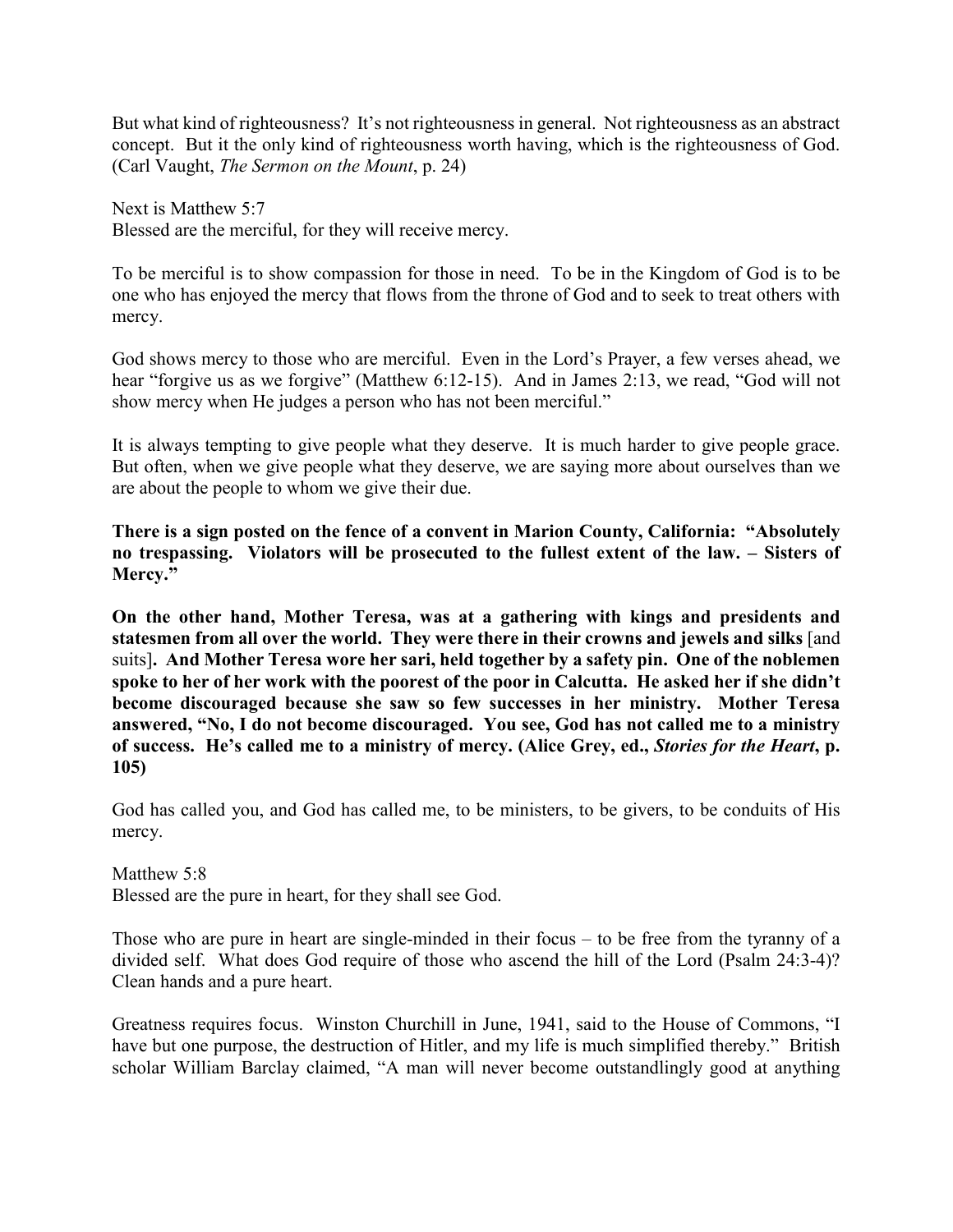unless that thing is his ruling passion. There must be something of which he can say, 'For me to live is this."

Jesus said, "No man can serve two masters, for he will hate one and love the other, or he'll be devoted to the one and despise the other" (Matthew 6:24). And James said, "Wash your hands, you sinners, and purify your hearts, you double-minded" (James 4:8). To be purified of the heart, we cannot be double-minded. We must have a single, transforming purpose in life. What is your purpose in life?

Blessed are the pure in heart, for they shall see God.

Next is Matthew 5:9 Blessed are the peacemakers, for they shall be called sons of God.

Everybody loves a fight. On the school grounds, the crowd quickly encircles as the challengers throw punches. We pay men millions of dollars to enter a ring as we cheer them on in their exchange of blows. In our violent culture, boxing is no longer good enough. Now we put men in fenced cages and allow them not only to box, but they box with little or no gloves, kick, elbow, and seek to destroy another man's body in a fierce fight.

But it's not only physical blows. There is the lashing of the tongue. We share a bit of gossip that increases tensions. We watch politicians dredge up the filth of days past.

No, blessed are the peacemakers.

You know, there are some people who, if there is not tension or a fight going on when they enter the room, there will be when they leave. They cannot stand tranquility.

But not so with God's people. God's people bring in the wind of peace.

**When he was an attorney, Abraham Lincoln was once approached by a man who passionately insisted on bringing a lawsuit for \$2.50 against an impoverished debtor. Lincoln tried to discourage him but the man was bent on revenge. When he saw that the man would not be put off, Lincoln agreed to take the case and asked for a legal fee of \$10, which the plaintiff paid. He spent \$10 to regain \$2.50. Lincoln then gave half of his \$10 to the defendant, who willingly confessed to the debt and paid the \$2.50. But even more amazing than Lincoln's ingenious settlement was the fact that the irate plaintiff was satisfied. (Clifton Fadiman,** *Little Brown Book of Anecdotes***, p. 356-357).**

Did he not realize that Lincoln walked off with \$5, he only gained back \$2.50 of his \$10, and the debtor walked off with \$2.50 in his pocket?

Blessed are the peacemakers.

Matthew 5:10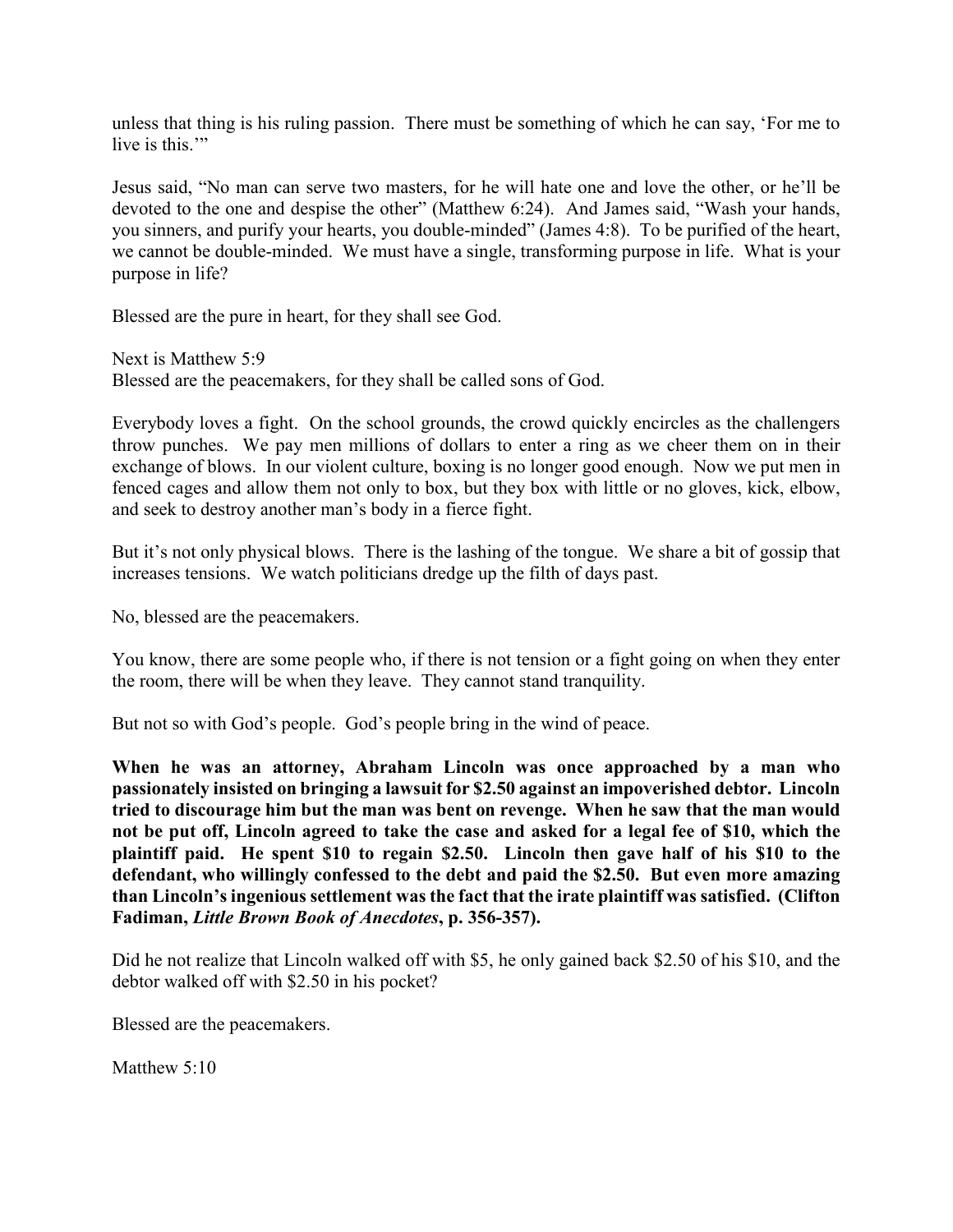Blessed are those who have been persecuted for the sake of righteousness, for theirs is the kingdom of heaven.

When Jesus said, "Blessed are those who have been persecuted for the sake of righteousness," He must have already anticipated the storm clouds that would gather in his own life and, indeed, in the experience of those who were listening to him. (Carl Vaught, *The Sermon on the Mount*, p. 33). Jesus prays on one occasion, "Father, take this cup away from me." But He also says, "Nevertheless, not my will, but Thy will be done."

Jesus told His followers on more than one occasion that they would face the same hostility that He was facing. Peter often spoke of unjust suffering.

Notice in the first Beatitude the reward was the kingdom of heaven. And notice how it closes again, "the kingdom of heaven."

You suffer because of your dedication to the Christ. Blessed are you, for you will inherit the kingdom of heaven.

Dr. Sweet remembers a time when he was at a church banquet and he was going to speak on the Beatitudes. The reason he said he'd never forget it was that while the coffee was being served, the pastor of the church (Dr. Sweet's host for the evening) leaned over and whispered in Dr. Sweet's ear, "Lynn, should we let the people enjoy themselves a little longer, or had we better begin with your message now?" Hmmm. Kind of an odd question, if you think about it. And after Lynn Sweet's meditation on the Beatitudes, one woman – one of those who ceased to enjoy herself the moment that Lynn Sweet stood up to speak – came and said to him at the close, "Well, Dr. Sweet, if that's what you call the Beatitudes, I'll leave them to you."

Here was a Christian who could not have cared less. She had no desire to hunger or thirst for righteousness. She had no desire to be more than she already was. Least of all, she had no desire to be challenged to be different than she already was. If God had such strange tastes – when He was really going to go for those who were meek, those who persecuted, those who were hungering and thirsting for righteousness, those who were peacemakers – well, that would be okay if some people wanted to join God in finding some blessedness in being odd. They are certainly free to do so, but these things were not for her.

What about you? Are they for you today?

I want you to notice what happens to the people who live by these Beatitudes.

Theirs is the kingdom of heaven. They shall be comforted. They shall inherit the earth – meaning the new earth. They shall be satisfied. They shall receive mercy. They shall see God. They shall be called the sons of God.